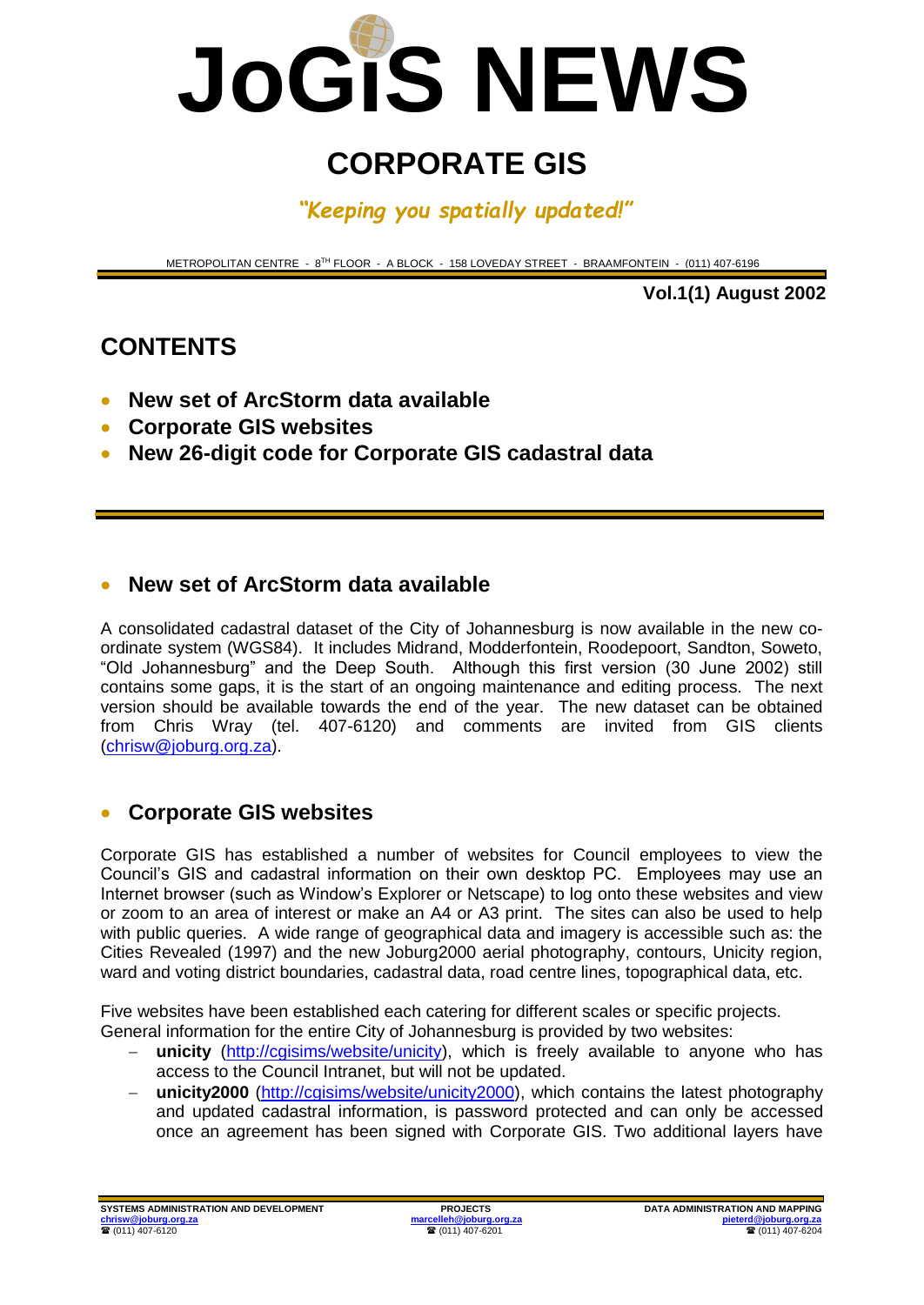been added to the Unicity2000 website, namely Township(AS) and Stands(AS) while some label changes have been made to the aerial photography.

More specific websites were established as part of the Alex renewal project and are extremely useful for anyone interested in the upgrading of Alexandra and neighbouring areas. They are:

- **Alexandra** [\(http://cgisims/website/Alexandra\)](http://cgisims/website/Alexandra); and
- **Alexemf** [\(http://cgisims/website/alexemf\)](http://cgisims/website/alexemf), which stands for Alex Environmental Management Framework.

Another useful website developed for the Housing Department and Inner City Housing Upgrading Trust site is:

 **ichut** [\(http://cgisims/website/ichut\)](http://cgisims/website/ichut), which focuses on upgrading buildings in the Johannesburg CBD.

These websites are only available to users with access to the Council's Intranet, i.e. Council employees, Utilities, Agencies or Corporatised Entities. However, within the next year, the Unicity2000 website will be made available on the Internet to allow the private sector and general public access to Corporate GIS datasets.

## **New 26-digit code for Corporate GIS cadastral data**

Corporate GIS is in the process of introducing a new 26-digit code for all cadastral parcels. The advantages of a standardized code are numerous, including:

- a single standard adopted by all Council Departments and UACs;
- easier integration of data from different departments; and
- ability to link to Surveyor General data.

The Corporate GIS Department (CGIS) has previously used a 17-digit code to describe cadastral data and a combination of the first 6 digits as a link to Township, Agricultural holding and Farm names. This code is described in Table 1 below.

| Ts_cd     | 054       | <b>Township Number</b>    | Allocated per Township, Agricultural Holding or<br>Farm. |
|-----------|-----------|---------------------------|----------------------------------------------------------|
| Ext_cd    | 001       | <b>Township Extension</b> | <b>Township Extension</b>                                |
| Erf       | 00123     | <b>Parcel Number</b>      | Erf, Stand, Lot or Holding Numbers.<br>Farm Numbers.     |
| Ptn       | 0001      | <b>Portion Number</b>     | Sub-division or Farm Portion Numbers                     |
| <b>Re</b> | <b>RE</b> | Remainder                 | <b>Remaining Extent of Parcel</b>                        |

Table1: Current CGIS 17 digit code

With the integration of GIS data with Valuations, Billing and Planning Departments' data, it has become necessary to adopt a new standard compliant with the national Surveyor General's (SG) 21-digit code. However this code, depicted in Table 2, has a few shortcomings:

- no provision for recording Township Extensions
- no provision for recording a Remainder of a portion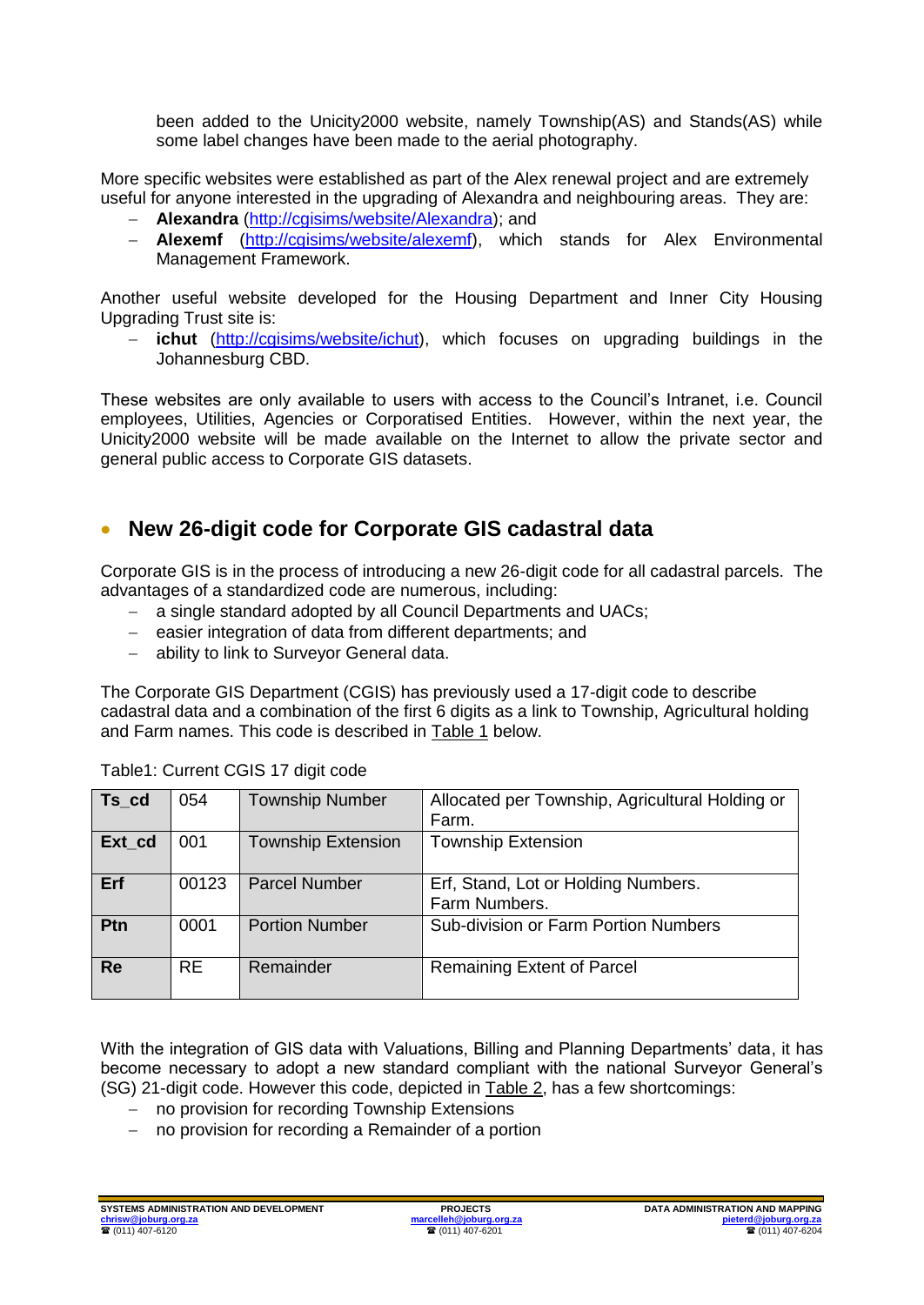no link to the farm name through the Township number (current 17 digit CGIS code Ts\_cd = 998 together with a unique Ext\_cd to differentiate farms).

| $Sgo_{cd}$ |          | Office Indicator or Origin of Data                                | T=Pretoria<br>C=Cape Town<br>N=Pietermaritzburg<br>F=Bloemfontein<br>B=Bophuthatswana                                  |
|------------|----------|-------------------------------------------------------------------|------------------------------------------------------------------------------------------------------------------------|
| Sgr_cd     | 0IR      | <b>Registration Division or</b><br><b>Administrative District</b> |                                                                                                                        |
| Ts cd      | 0054     | <b>Township Number within</b><br><b>Registration Division</b>     | Allocated per Township or<br>Agricultural Holding.<br>Inclusive of all Extensions.<br>Farms are indicated by Code 0000 |
| Erf        | 00000123 | <b>Parcel Number</b>                                              | Erf, Stand, Lot or Holding<br>Numbers.<br>Farm Numbers.                                                                |
| <b>Ptn</b> | 00001    | <b>Portion Number</b>                                             | Sub-division or Farm Portion<br><b>Numbers</b>                                                                         |

Therefore after discussions with the Valuations, Billing and Planning departments of the City of Johannesburg, it was decided to modify the SG's 21-digit code to a 26-digit code. This new code alleviates all of the shortcomings described above by:

- including Township extension field (Ext\_cd)
- $-$  including a Remainder field (Re)
- duplicating the Farm number in Ext\_cd. The reason for this is that the combination of the first four fields of the new code will be used to describe Townships, Agricultural Boundaries and Farms, and will form the Townshpid field which will link to a list of Townships, Agricultural Boundaries and Farm names.

Tables 3 and 4 define the format of the new 26-digit code and provide an example of Townships and Agricultural Holdings, and Farms.

Table 3: New CGIS 26 digit code (Township Erf and Agricultural Holding)

#### T0IR00540010000012300001RE

*Townshpid* T0IR0054001

| $Sgo\_cd$ |      | Office Indicator or Origin of<br>Data                             | T=Pretoria                                                                                              |
|-----------|------|-------------------------------------------------------------------|---------------------------------------------------------------------------------------------------------|
| Sgr_cd    | 0IR  | <b>Registration Division or</b><br><b>Administrative District</b> |                                                                                                         |
| Ts cd     | 0054 | Township Number within<br><b>Registration Division</b>            | <b>Allocated per Township or</b><br><b>Agricultural Holding.</b><br>Farms are indicated by Code<br>0000 |